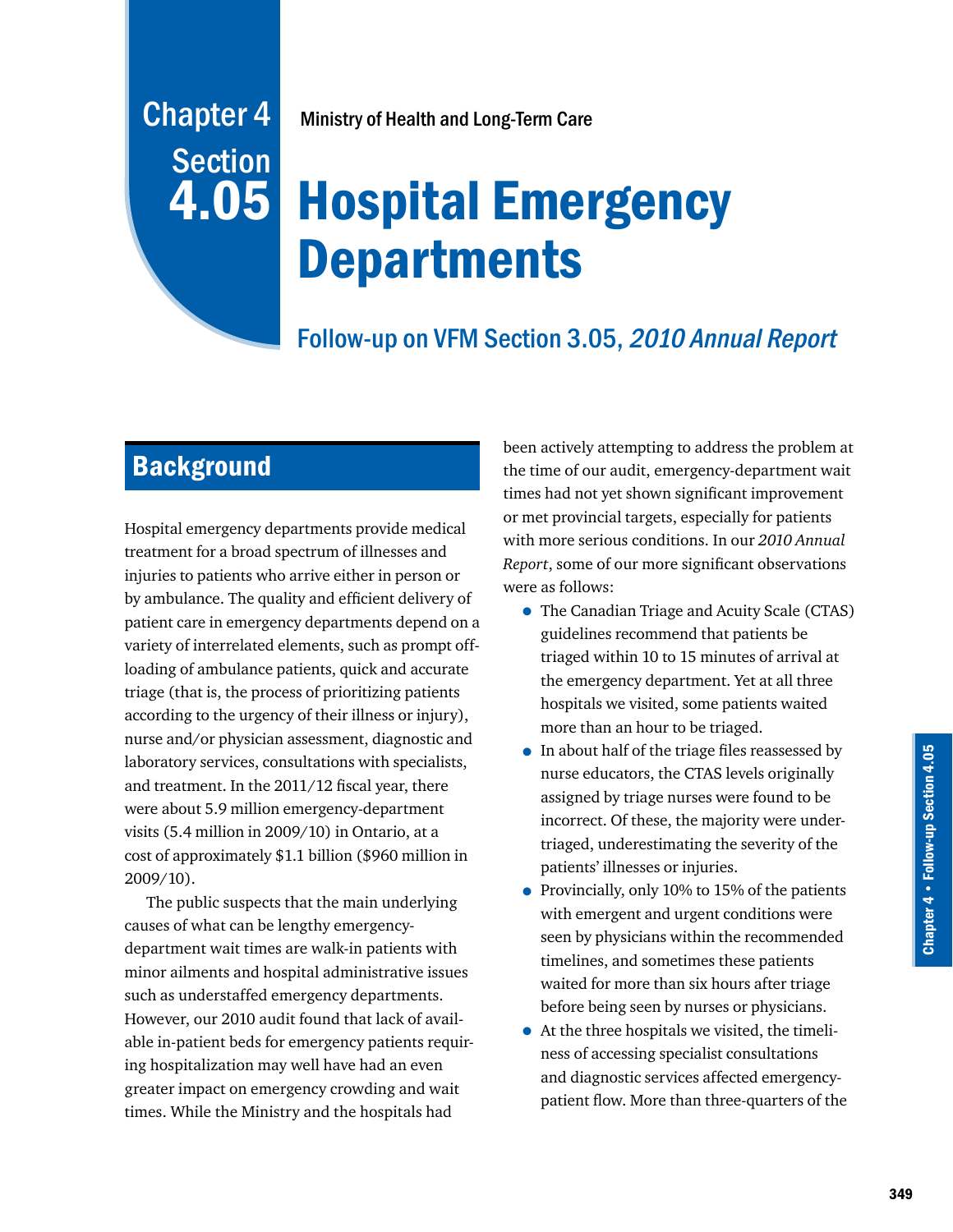hospitals that responded to our province-wide survey of 40 hospitals indicated that limited hours and types of specialists and diagnostic services available on-site were key barriers to efficient patient flow.

- At the time of our audit, emergencydepartment patients admitted to in-patient units across the province spent on average about 10 hours waiting for in-patient beds. Some waited 26 hours or more. Delays in transferring patients from emergency departments frequently occurred because empty beds had not been identified or cleaned on a timely basis.
- Two of the three hospitals we visited had difficulty finding staff to fill nursing schedules, especially for night shifts, and on weekends and holidays. A number of emergencydepartment nurses worked significant amounts of overtime or took extra shifts, leading to additional costs and increasing the risk of burnout.
- Paramedics often had to stay in emergency departments for extended periods of time to care for patients waiting for emergencydepartment beds or until emergencydepartment nurses could accept them.
- Province-wide, about half of emergencydepartment visits were made by patients with less urgent needs who could have been supported by alternatives such as walk-in clinics, family doctors, and urgent-care centres.

We made a number of recommendations for improvement and received commitments from the Ministry and the three hospitals we visited that they would take action to address our concerns.

# Status of Actions Taken on Recommendations

According to information provided to us by the Ministry and the hospitals, good progress has been made in implementing most of the recommendations we made in our *2010 Annual Report*. Efforts to identify reasons for excessive wait times and to reduce them have resulted in some improvements in patient flow, and these efforts continue. New legislative requirements have expanded the reporting that hospitals do on the quality of care they provide. However, the hospitals indicated that ensuring that there are sufficient nurses and physicians to adequately staff their emergency departments remains a challenge. The Ministry and the hospitals indicated that it will therefore take additional time to fully address some of our recommendations. The current status of the actions taken on each of our recommendations is as follows.

## ONTARIO'S WAIT TIME STRATEGY FOR EMERGENCY DEPARTMENTS

## Recommendation 1

*To ensure that emergency departments are operating in the most effective way to provide high-quality emergency care as quickly as possible to all patients:*

- *hospitals should identify causes of delays in patient flow and examine ways of reducing wait times in emergency departments accordingly;*
- *the Ministry of Health and Long-Term Care should work with the LHINs and with hospitals to identify and disseminate best practices from Ontario and other jurisdictions; and*
- *the Ministry should provide funding to hospitals in a timely manner to enable hospitals to have adequate time to implement the funded initiatives cost-effectively.*

#### **Status**

All three hospitals we visited informed us that they have taken actions to identify causes of delays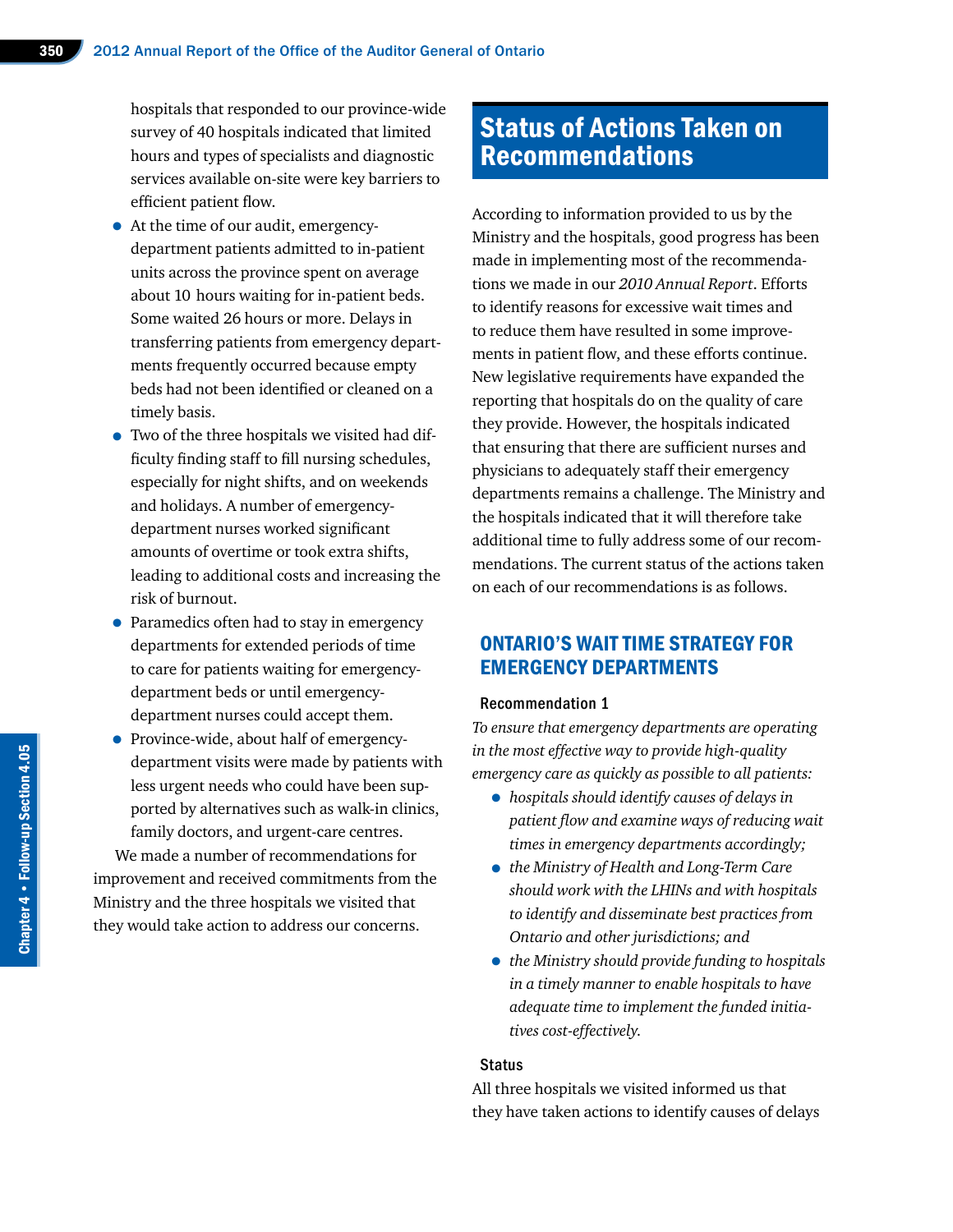in patient flow and examine ways of reducing wait times in emergency departments. One of the hospitals has developed strategies that include promoting the use of its urgent care centre to the community as an alternative to the emergency department and reviewing discharge patterns in the in-patient units. Another hospital has created a Process Improvement Office with a focus on the root-cause analysis of delays. The third hospital has introduced a Medical Assessment and Consultation Unit for rapid assessment, treatment and admission of emergency-department patients.

The Ministry indicated that it has expanded and continued the Pay-for-Results program and the Emergency Department Process Improvement Program (ED PIP) in the 2010/11 and 2011/12 fiscal years. The ED PIP trains staff on best practices and supports hospitals in funding the implementation of best practices and local solutions to improve patient flow and reduce wait times.

- As part of the ED PIP, staff teams across 81 hospitals were trained in the use of Lean methodology (a methodology focused on process speed, efficiency and elimination of waste) and engaged in follow-up activities to improve patient flow in their emergency departments and in-patient units by eliminating duplicative or unnecessary steps. The Ministry told us that it has also developed a comprehensive toolkit and web resources for hospital use that will be maintained by Health Quality Ontario (formerly the Health Quality Council of Ontario).
- The Pay-for-Results program, covering 74 hospitals, continues to have a positive impact on reducing the wait times at emergency departments for patients with minor conditions. Ninety percent of these patients were treated within 4.2 hours, almost achieving the four-hour target, according to the most recent data in June 2012. For patients with complex conditions, in June 2012 the longest that 90% of them could possibly spend in emergency departments was 10.3 hours, an

improvement of about 26% as compared to 14 hours in April 2008, but still above the eight-hour target.

In order to ensure that hospitals receive funding to implement the initiatives in a timely manner, the Ministry has created a Transfer Payment Operating and Capital Funding Packages Roadmap to streamline its funding processes and increase operational efficiencies. The Roadmap is an interactive reference document that shows hospitals how to prepare a Transfer Payment Funding Package by providing connections to the necessary templates, documents and information.

## TRIAGE PROCESS

## Recommendation 2

*To ensure that triaging is done appropriately and consistently within the recommended time frame:*

- *hospitals should conduct periodic audits to monitor the quality and accuracy of triage and identify areas for improvements;*
- *hospitals should consider performing a quick "pre-triage" on patients who cannot be triaged immediately upon arrival at emergency departments;*
- *the Ministry of Health and Long-Term Care should work with the LHINs and with hospitals to assess whether the reported length of stay at emergency departments should include the time that patients wait for triage; and*
- *the Ministry should work with the Emergency Medical Services (EMS) to provide updated training for paramedics to ensure that hospitals and paramedics are using consistent triage practices.*

## **Status**

All three hospitals we visited stated that they have conducted triage audits on a routine basis and received positive results. For example, one hospital informed us that its triage audits have consistently demonstrated a level of completeness and reliability of about 80%, which is a significant improvement over the 44% reported in our 2010 audit. In order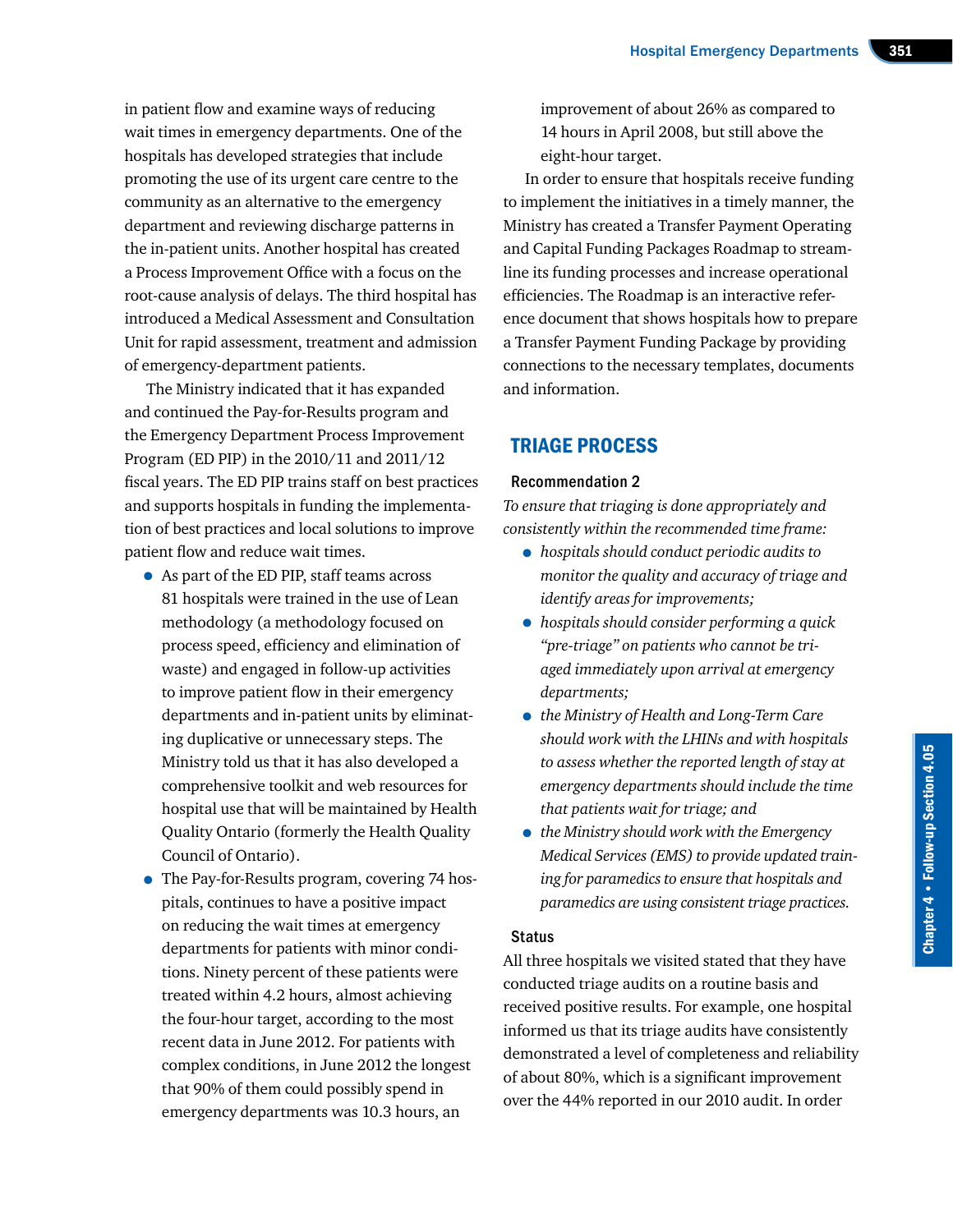to reduce the burden of auditing triage records and to improve the completeness and reliability of triage, one of the hospitals implemented an electronic triage system in February 2012 that includes automated prompts and mandatory fields in triage records. All three hospitals we visited in 2010 have either put "pre-triage" in place or made other improvements in their triage process. For example, one hospital has introduced a process called "walk the line," which requires the triage nurse to walk through the waiting area to take patients at the greatest risk to triage first, and another hospital has renovated the design of its emergency department to ensure that staff can see all patients in the waiting area.

Regarding the time from arrival to triage, the Ministry has obtained advice from Cancer Care Ontario (CCO), which has managed emergencydepartment data through the National Ambulatory Care Reporting System (NACRS). CCO identified technical limitations in collecting accurate patient arrival times at emergency departments. In August 2011, CCO conducted an analysis and found that monitoring and reducing the time from patient arrival to triage would have a negligible effect on the total length of stay in emergency departments. Therefore, the Ministry will continue to focus on capturing the wait time after triage or registration, whichever is performed first.

To ensure that hospitals and paramedics use consistent triage practices, the Ministry has developed a Pre-hospital Canadian Triage and Acuity Scale (CTAS) Paramedic Guide, which will support paramedics in assigning, communicating and documenting the appropriate CTAS levels. At the time of our follow-up, the Ministry expected that the guide would be released at the end of August 2012 and would be posted on the Ministry's website and distributed to all municipalities (municipalities have the primary responsibility for dispatching land ambulances).

## ASSESSMENT AND TREATMENT

#### Recommendation 3

*To ensure that patients receive timely assessment and treatment and an appropriate level of care at emergency departments:*

- *hospitals should work with the respective LHINs to develop, document, and implement procedures for monitoring and reassessing the status of patients in the time interval between triage and treatment in accordance with their assigned triage level; and*
- *the Ministry of Health and Long-Term Care should encourage hospitals to track critical quality-of-care measures with respect to the most serious time-sensitive illnesses commonly seen in emergency departments and consider the applicability of protocols or best-practice guidelines for those illnesses on a system-wide basis.*

#### **Status**

Regarding the procedures for monitoring the status of patients in the time interval between triage and treatment, only one of the hospitals we visited indicated that it has a reassessment triage nurse in place to reassess patients waiting to be seen on a regular basis and to alert physicians immediately if a patient's status changes. The other two hospitals have relied on staff to follow their existing guidelines in reassessing the condition of patients.

The Ministry indicated that the following actions have been taken subsequent to our audit to ensure that patients receive a timely, high-quality and appropriate level of care at emergency departments:

- Through the *Excellent Care for All Act, 2010*, the Ministry has required every public hospital to establish a Quality of Care Committee that reports on issues related to the hospital's quality of care. All public hospitals are required to submit their annual quality improvement plans to Health Quality Ontario and to make the plans available to the public.
- As part of the Pay-for-Results program, the Ministry has continued to require all hospitals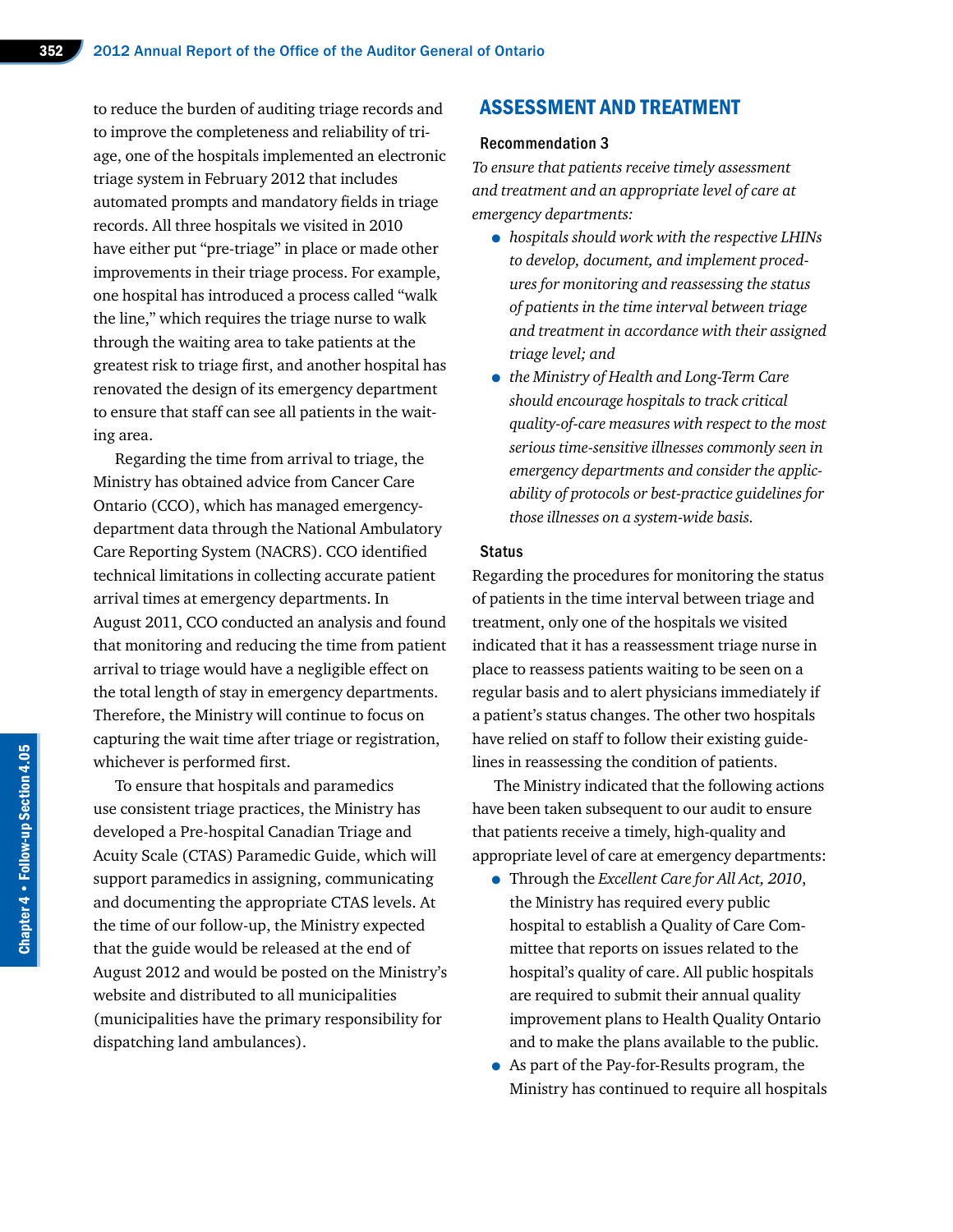with 30,000 or more annual emergencydepartment visits to submit information on quality-of-care indicators regularly to their Quality of Care Committees.

• The Ministry has held regular meetings with the CEO at each LHIN to discuss wait times and quality of care at the hospitals in each LHIN.

## CO-ORDINATION WITH OTHER HOSPITAL **DEPARTMENTS**

## Recommendation 4

*To better allow hospitals to assess the impact that timely specialist consultation and diagnostic services have on patient care, especially for high-acuity patients, hospitals should track targeted and actual wait times for specialist consultation and diagnostic services for emergency patients, so that the impact of these wait times on providing timely and appropriate patient care can be periodically assessed.*

#### Status

All three hospitals we visited informed us that they have tracked wait times for specialist consultation and diagnostic services for emergency patients. They have also taken actions to reduce wait times. One of the hospitals has increased its ultrasound hours to serve the needs of emergency patients, completed a study to identify areas for improvement and developed a work plan to improve those areas accordingly. Another hospital's emergency department has worked with its diagnostic imaging department to identify waste and redundancies in the process of obtaining diagnostic services. The third hospital has implemented a Model for Specialist Consultation to ensure that high-acuity patients from its emergency department have prompt diagnosis and treatment plans.

According to the Ministry, through the Emergency Room/National Ambulatory Care Reporting System (ER/NACRS) Initiative led by Cancer Care Ontario (CCO), emergency departments have been collecting data relating to specialist consultation since April 2011. Monthly reports have been

provided to the Ministry, hospitals and LHINs to assist hospitals in assessing the impact of specialist consultations on the total time patients spent in the emergency departments. As well, the Ministry and CCO are currently evaluating the feasibility of and technical requirements for collecting wait-time data for MRI and CT scans for emergency patients. The Ministry informed us that preliminary data would be available by the summer of 2014.

## PATIENT DEPARTURE FROM THE EMERGENCY DEPARTMENT

## Recommendation 5

*To ensure that vacant in-patient beds are identified, cleaned, and made available on a timely basis to admitted patients waiting in emergency departments:*

- *hospitals should have an effective process in place to identify vacant beds and communicate their availability between in-patient units and emergency departments; and*
- *the Ministry of Health and Long-Term Care should work with the LHINs and with hospitals to identify and disseminate best practices that enable hospitals to reduce unnecessarily long stays of admitted patients in emergency departments.*

#### Status

All three hospitals we visited have put processes in place to ensure that vacant beds are being identified on a timely basis and to improve communication of bed availability between in-patient units and emergency departments. One of the hospitals has been able to capture the times at which beds are cleaned. Another hospital has a central bed allocation team to manage an automated system that provides a real-time report to identify vacant beds that are ready to receive patients from the emergency department. The third hospital is in the beginning phase of implementing a new technology that will provide real-time direct communication across the hospital of information including discharges and changeover of beds, and the need for cleaning.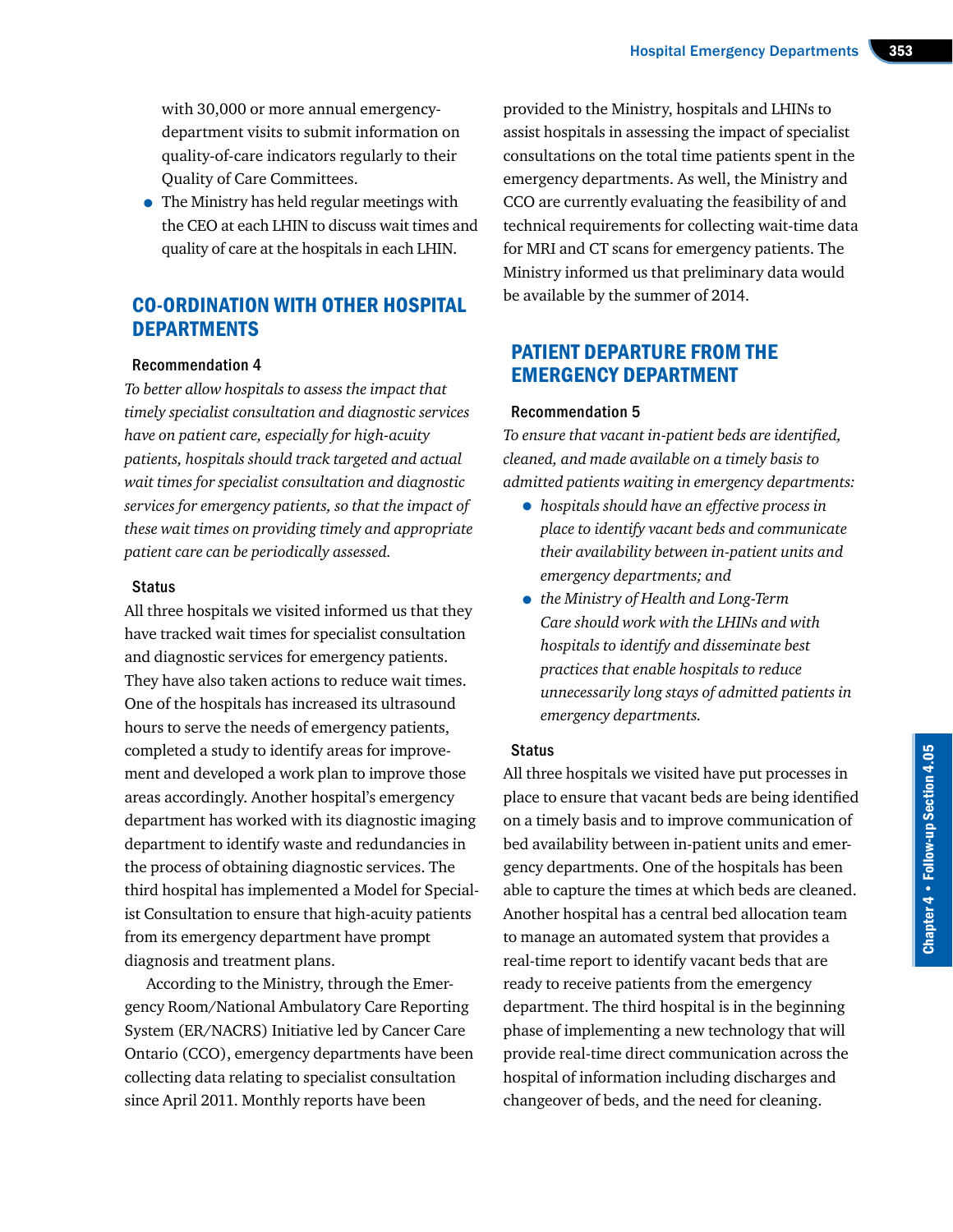The Ministry informed us that the Emergency Department Process Improvement Program (ED PIP) and the Pay-for-Results program have focused on reducing unnecessarily long stays of admitted patients in emergency departments. Specifically:

- The key focus of the ED PIP is to improve patient flow through engaging housekeepers, nurses and porters to develop a streamlined process and to reduce the overall bedturnaround time ("bed-empty time"). The Ministry has engaged the Institute for Clinical Evaluative Sciences (ICES) to evaluate the effectiveness of the ED PIP. According to the preliminary results of the evaluation, the hospitals that participated in the ED PIP have improved their emergency-department wait times. The final report is expected in March 2013.
- As part of the Pay-for-Results program, the Ministry has provided 24 emergency departments with dedicated funding of about \$26 million in the 2011/12 fiscal year to create and operate 212 short-stay in-patient beds in order to place admitted patients from emergency departments quickly in in-patient units. The results from May 2012 showed that the time patients waited in emergency departments for transfer to in-patient units was 21 hours, a reduction of 11% from the 23.6 hours patients waited in May 2011.

## STAFFING

#### Recommendation 6

*To ensure that emergency departments are operating cost-effectively with adequate nurses and physicians:* 

- *hospitals should deal with chronic overtime by setting targets for reducing overtime costs to acceptable levels and implementing effective measures for achieving these targets; and*
- *the Ministry of Health and Long-Term Care should work with the LHINs and with hospitals to conduct studies to assess the requirements,*

*availability, and regional distribution of emergency physicians across the province in order to develop a sustainable human resources strategy that will ultimately eliminate the use of agency physicians.*

#### **Status**

Two of the hospitals we visited indicated that overtime has continued to be an issue because recruiting and retaining skilled emergencydepartment nurses have continued to be a challenge. All three hospitals we visited have implemented some measures to reduce overtime costs. Two of the hospitals have reviewed staff schedules as well as trends of maternity leaves, sick days, vacations and overtime to ensure appropriate staffing patterns and to keep ahead of possible vacancies, thereby reducing the need for overtime. Another hospital has made reducing overtime a corporate goal, and its emergency department has had some success over the past two years in reducing overtime hours as a percentage of total worked hours from 6.6% in the 2008/09 fiscal year to 5.8% in 2010/11. It is also in the process of finalizing a recruitment and retention strategy for implementation in 2012/13.

The Ministry informed us that it has introduced several initiatives to ensure that an adequate number of physicians are available in emergency departments. For example:

- The Ministry offered the Summer Incentive for Designated Emergency Departments in 2011 to provide additional emergencyphysician coverage and to keep emergency departments open during the challenging summer months. Up to \$2.1 million was provided to help keep 97 emergency departments open during the summer of 2011. The incentive is being continued in 2012.
- The Ministry has provided one-time funding of about \$2.5 million over the three fiscal years 2011/12 through 2013/14 for a pilot program, called the Supplemental Emergency Medicine Experience (SEME) program, to provide family physicians with three months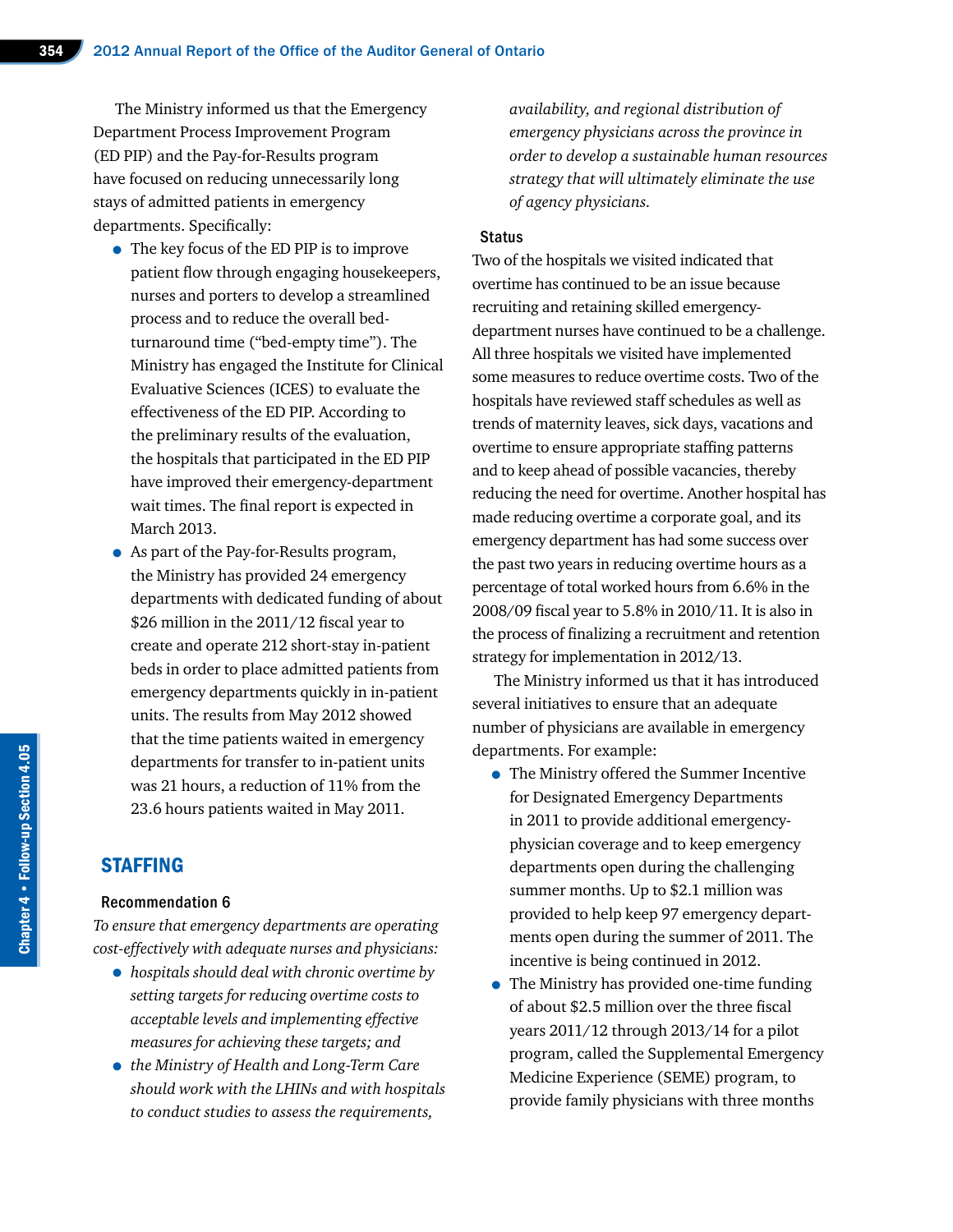of full-time, remunerated continuing education and training in emergency departments. The University of Toronto has implemented the SEME program to enhance emergencymedicine skills for up to 20 family physicians a year and to improve coverage in small rural emergency departments.

• The Ministry, in collaboration with the Ontario College of Family Physicians, has offered an Emergency Medicine Primer for Family Physicians to reintegrate family physicians into emergency departments. This course has been offered in locations across Ontario as an update course for family physicians who are currently working in an emergency department and as a refresher course for family physicians who have worked in emergency departments before.

## IMPACT OF EMERGENCY-DEPARTMENT WAIT TIMES ON AMBULANCE EMERGENCY MEDICAL SERVICES (EMS)

## Recommendation 7

*To ensure the efficient use of the ambulance Emergency Medical Services (EMS) and to enhance co-ordination between EMS providers and emergency departments, the Ministry of Health and Long-Term Care should:*

- *determine whether the recommendation in the 2005 expert panel's report on ambulance effectiveness of a benchmark ambulance offload time of 30 minutes 90% of the time should be accepted as a province-wide target;*
- *work with hospitals, EMS providers, and Cancer Care Ontario to improve the validity and reliability of ambulance offload data and to ensure that such data are standardized, consistent, and comparable; and*
- *work with hospitals and EMS providers to evaluate on a province-wide basis the effectiveness of the Offload Nurse Program in reducing offload delays and improving patient flow within emergency departments.*

## **Status**

The Ministry informed us that the Pay-for-Results program has included a benchmark for ambulance offload time of 30 minutes 90% of the time. The 74 hospitals that have participated in the Pay-for-Results program are required to submit ambulance offload data and to demonstrate their progress toward meeting the 30-minute target.

The current challenge, according to the Ministry, is the lack of a provincial definition of Ambulance Transfer of Care. To address this, the Ministry has been working with the hospitals, EMS and CCO on data collection by using the current National Ambulatory Care Reporting System definition for Ambulance Transfer of Care as a provincial definition for both hospitals and EMS.

The Ministry introduced the Offload Nurse Program in 2008/09 by providing \$4.5 million to 14 municipalities experiencing offload delays, creating 42 offload nurse positions. In the 2010/11 fiscal year, the Ministry expanded the program to 16 municipalities and increased the funding to \$9.6 million, providing about 191,000 additional nursing hours. In 2011/12, the Ministry further expanded the program to 18 municipalities with total funding of \$11.7 million to provide about 225,400 additional nursing hours. According to the evaluation by the Ministry, the municipalities have reported improvements in ambulance offload delays, as the Offload Nurse Program has freed up six fully staffed ambulances per day to respond to new urgent calls in a timely manner.

All three hospitals we visited informed us that they have been working closely with their respective LHINs and other hospitals in monitoring ambulance offload time. They have also compared their results with peer hospitals within their regions and across the province. As well, they have continued to collaborate with the Ministry and the EMS in their regions to evaluate the effectiveness of the Offload Nurse Program in reducing ambulance offload time.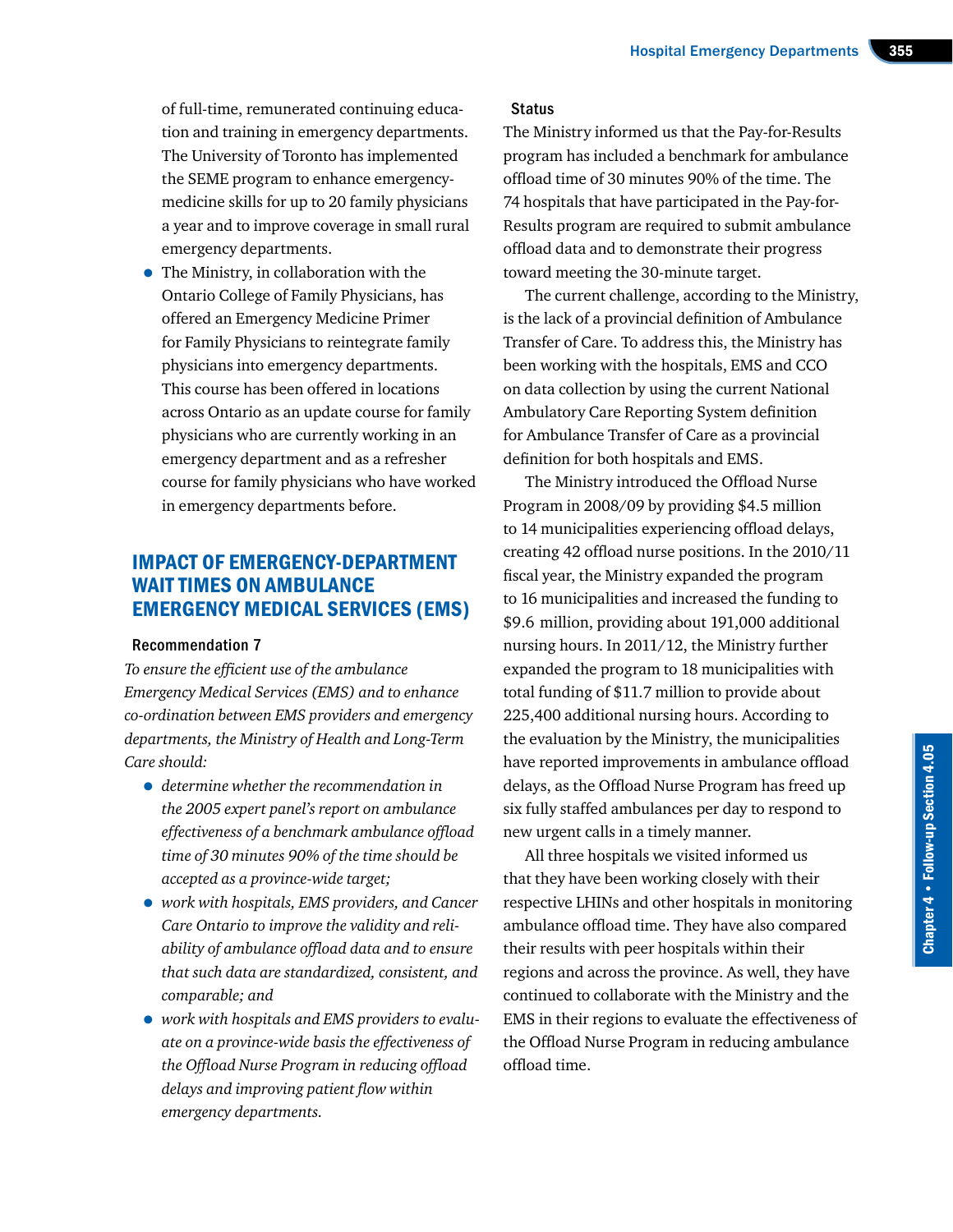## PERFORMANCE MONITORING

#### Recommendation 8

*To ensure that emergency departments are providing high-quality emergency care to all patients, hospitals should:*

- *promote a culture of patient safety by using a non-punitive and "lesson-learned" approach to ensure that adverse events are reported and summarized for analysis and corrective actions; and*
- *follow up with patients who have been triaged as having serious medical conditions but who have left emergency departments without being seen by doctors or having completed treatment.*

#### **Status**

All three hospitals we visited advised us of actions taken to promote a culture of patient safety. One of the hospitals has a newly implemented Critical Incident Process. Another hospital introduced an automated incident-reporting system called SAFE in June 2010 and has a separate review process for critical incidents. The third hospital has implemented a Good Catch Campaign and an online incident-reporting process.

To protect and promote a culture of quality improvement in hospitals, the Ministry also informed us that the government has made several legislative changes. For example:

- According to the *Excellent Care for All Act, 2010*, all hospitals are required to develop annual quality improvement plans that include critical incident data. Hospital boards are required to ensure that hospital administrators have established a system for analyzing critical incidents and developing plans to avoid or reduce the risk of further similar incidents.
- As of January 1, 2011, Regulation 965 of the *Public Hospitals Act* was amended to ensure that hospital administrators provide aggregated critical incident data to their hospitals' Quality of Care Committees at least two times per year.
- The Ministry issued a directive that as of October 1, 2011, all public hospitals are required to report all critical incidents related to medication and IV fluids through the National System of Incident Reporting (NSIR) within 30 days following the disclosure of the critical incident to the Ministry's Medical Advisory Committee, the hospital administrator and/or the patient.
- The 2011 *Better Tomorrow for Ontario Act*  has created an exemption under the *Freedom of Information and Protection of Privacy Act*  that would give hospitals the discretion to refuse to disclose records in cases where people providing the information have an expectation of confidentiality. The exemption, effective since January 1, 2012, encourages hospital staff to engage in full, free and frank discussions on quality-of-care issues without fear that their comments will be publicly revealed.

All three hospitals we visited have procedures in place to deal with patients who have left emergency departments without having being seen by doctors or having completed treatment. Two of the hospitals have required their nurses or the manager of the emergency department to follow up by phoning those patients. As well, all three hospitals have shown improvements, with fewer patients leaving their emergency departments without being seen, as a result of the ED PIP and the Pay-for-Results program. One hospital has reduced its percentage of patients who leave without being seen from 4% to 0.4%; another hospital has reduced the percentage from 6.1% to 3%; and the third hospital has reduced the percentage from 5.4% to 0.5%.

## ALTERNATIVES TO EMERGENCY-DEPARTMENT SERVICES

#### Recommendation 9

*To ensure that the needs of patients are met appropriately, the Ministry of Health and Long-Term Care should:*